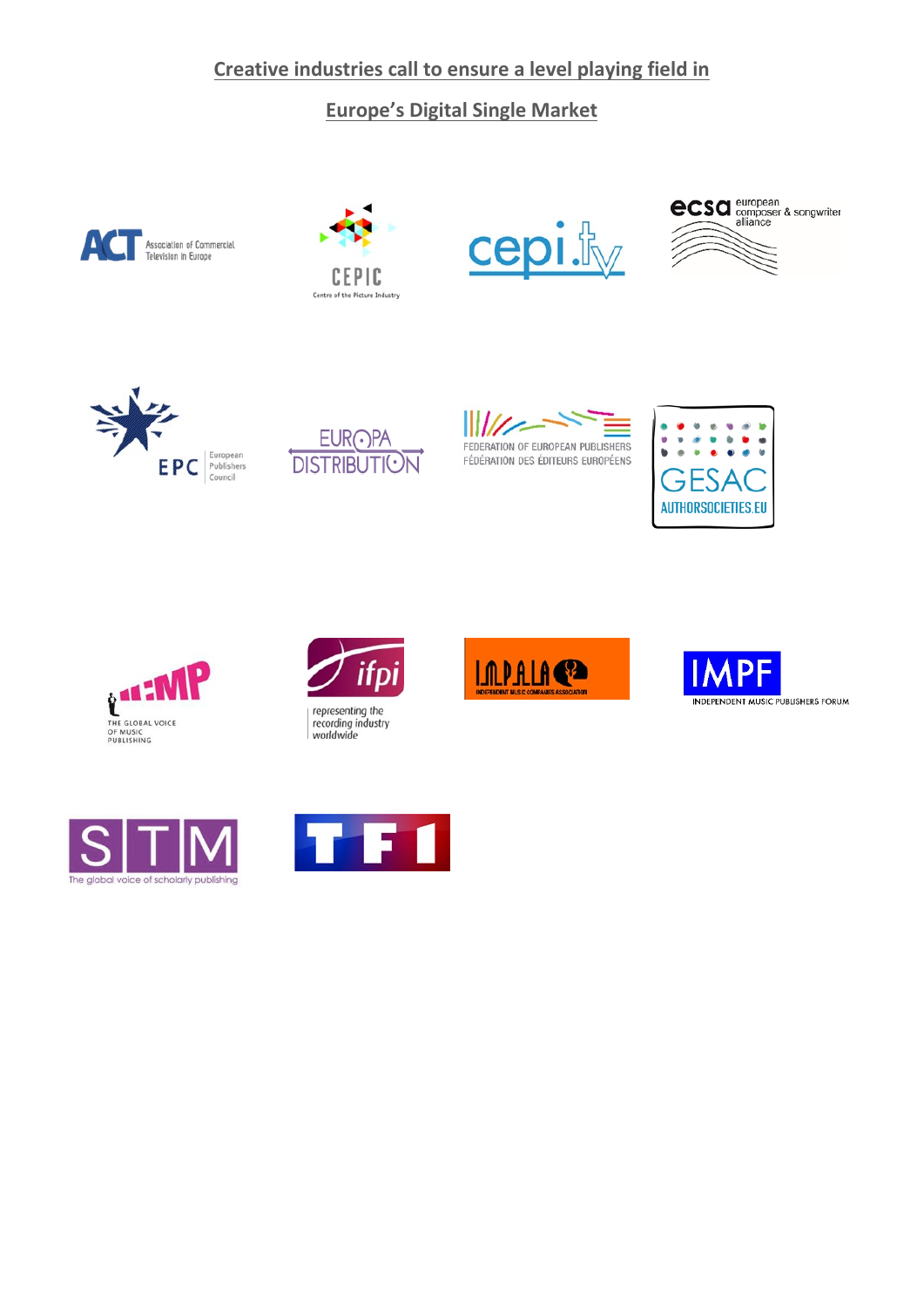Dear Prime Minister, Mr. Boyko Borissov, Dear Minister for the Bulgarian Presidency of the Council of the EU 2018, Ms. Lilyana Pavlova, Dear Minister of Culture, Mr. Boil Banov,

We represent authors from all sectors, including music, audio visual, visual, literary, etc., composers and songwriters, recorded music, books, press and music publishers, scientific, technical and medical publishers, broadcasters, distributors, film and TV producers and photo agencies. These are at the very heart of Europe's creative sector.

We have formed an alliance to campaign for a solution to a major problem which is holding back our sector and jeopardising future sustainability - the Transfer of Value, otherwise known as the Value Gap.

The Value Gap is the growing mismatch between the value that user uploaded content ('UUC') services extract from creative content and the revenues returned to the creative community.

User uploaded content services have become vast distributors of our creative works e.g. film, music, photos, and text, all while refusing to negotiate fair or any copyright licenses with us as right holders.

This problem is caused by a lack of clarity surrounding the application of copyright to certain online services and the abuse of European copyright 'safe harbour' rules in the e-commerce Directive 2000/31/EC by those services.

Bulgaria's EU Presidency provides the unmissable opportunity for a solution as it will lead the Council work on the EU Copyright Directive proposal, which was tabled by the European Commission in September 2016.

As an alliance we are convinced that the European Commission's proposal is a step in the right direction to provide for a balanced and effective solution that should clarify that:

- UUC services communicate to the public under the EU copyright framework and therefore are obliged to obtain licenses for copyrighted works, unless eligible for e-Commerce Directive 'safe harbours';
- UUC services who play an "active role" (for instance by promotion or optimisation of content) cannot benefit from 'safe harbours'.

There is no solution to the Transfer of Value/Value Gap problem without those key elements. This approach is supported by CJEU jurisprudence; most notably in *L'Oreal v. eBay[1](#page-1-0)* and *Stichting Brein v. Ziggo BV* ('*The Pirate Bay*')[2](#page-1-1) cases, and it is in line with the acquis communautaire, as also noted by the Council's Legal Service, and with international copyright law.

It is important to recall that the underlying policy objective of this legislation is to address the current unfairness in the online market due to the misapplication of copyright liability rules to UUC services. We would therefore like to stress that the focus should remain on finding effective solutions to tackle this issue.

As an alliance, we look forward to working with your Presidency to achieve an effective solution to the Value Gap problem for the benefit of Europe.

We remain at your disposal for any further information you may require.

Yours sincerely,

<span id="page-1-0"></span><sup>&</sup>lt;sup>1</sup> Case C-324/09 (2011). Judgment **ava[i](http://curia.europa.eu/juris/liste.jsf?pro=&lgrec=en&nat=or&oqp=&dates=&lg=&language=bg&jur=C%2CT%2CF&cit=none%252CC%252CCJ%252CR%252C2008E%252C%252C%252C%252C%252C%252C%252C%252C%252C%252Ctrue%252Cfalse%252Cfalse&num=C-324%252F09&td=%3BALL&pcs=Oor&avg=&page=1&mat=or&jge=&for=&cid=695637)lable here in Bulgarian.** <sup>2</sup> Case C-610/15 (2017). Judgment [available here](http://curia.europa.eu/juris/document/document.jsf?docid=191707&doclang=BG) in Bulgarian.

<span id="page-1-1"></span>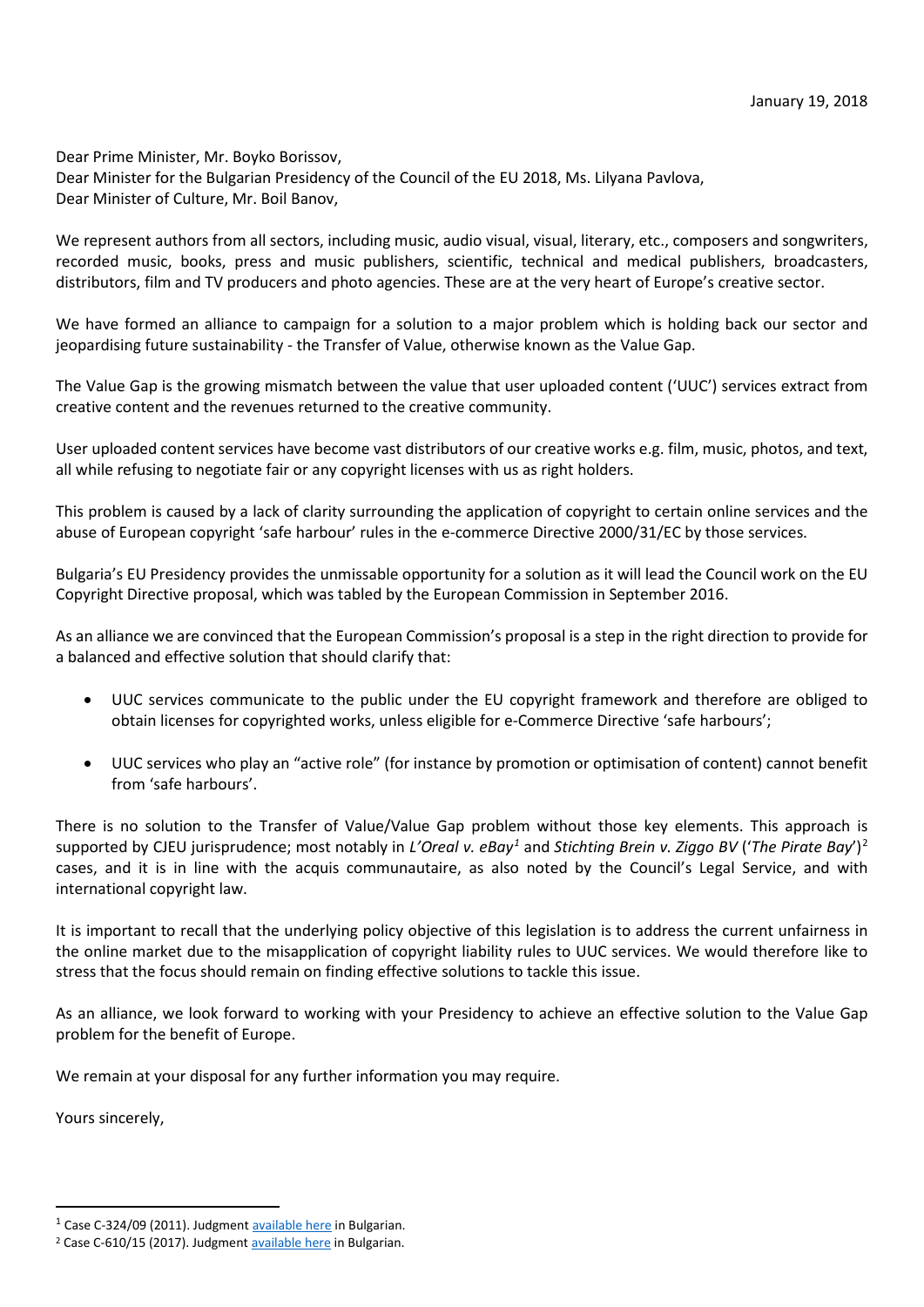**ACT** - The Association of Commercial Television in Europe represents the interests of leading commercial broadcasters in 37 European countries. The ACT member companies finance, produce, promote and distribute content and services benefiting Europeans across all platforms. At ACT we believe that a healthy and sustainable commercial broadcasting sector has an important role to play in the European economy, society and culture.

**CEPIC** - As the Center of the Picture Industry, CEPIC federates 600 picture agencies and photo libraries in 20 countries across Europe, both within and outside the European Union. It has affiliates in North America and Asia. CEPIC's membership includes large and smaller stock photo libraries, major photo news agencies, art galleries and museums, video companies. CEPIC has among its members the big global players such as Getty, Shutterstock or Reuters. Through this membership, CEPIC represents more than 250.000 authors in direct licensing. The annual CEPIC Congress extends CEPIC's network on all five continents. It is the largest global gathering of the international photo community representing 90% of the market worldwide.

**CEPI TV** - The European Coordination of Independent Producers was founded in 1990 to organise and represent the interests of independent cinema and television producers in Europe. Today the Coordination represents approximately 8000 independent production companies in Europe.

**ECSA** - The European Composer and Songwriter Alliance (ECSA) represents 57 associations of professional composers and songwriters in 26 European countries and Israel. The Alliance speaks for the interests of music creators of art & classical music (contemporary), film & audiovisual music, as well as popular music. [www.composeralliance.org](http://www.composeralliance.org/) 

**EPC** - The European Publishers Council (EPC) brings together Chairmen and CEOs of Europe's leading media groups representing companies with newspapers, magazines, online publishing, journals, databases, books and broadcasting, communicating with Europe's legislators since 1991 on issues that affect freedom of expression, media diversity, democracy and the health and viability of media in the EU. A list of our members can be found on [www.epceurope.eu](http://www.epceurope.eu/) 

**EUROPA DISTRIBUTION** - Europa Distribution is the European network of independent film distributors. Since its creation, it has reinforced the collaboration process among its members through information, brainstorming and training. The network's aim is to strengthen European ties to improve the curation, promotion and distribution of independent films. With over 120 leading independent distributors in Europe and beyond, it serves as the voice of the sector and acts as a network and a think tank. The list of all members is available on our website[: http://www.europa](http://www.europa-distribution.org/)[distribution.org](http://www.europa-distribution.org/)

**FEP** – The Federation of European Publishers represents 28 national books and learned journals' publishers associations of the European Union and the European Economic Area, responsible together 22 billion euros in publishers' revenues (for an estimated market of 40 billion euros) and more than half a million new titles each year

**GESAC** – The European Grouping of Societies of Authors and Composers comprises 32 authors' societies from across the European Union, Norway, and Switzerland. As such, we represent over 1 million creators and rights holders in the areas of musical, audio-visual, visual, and literary and dramatic works. More information [www.authorsocieties.eu](http://www.authorsocieties.eu/)

**ICMP** - ICMP is the world trade association representing the interests of the music publishing community internationally. The constituent members of ICMP are music publishers' associations from Europe, Middle East, North and South America, Africa and Asia-Pacific. Included are the leading multinational and international companies as well as regional and national music publishers, mainly SMEs, throughout the world. As the voice and point of reference of music publishers, the community of composers and songwriters, and the production music sector, ICMP's mission is to increase copyright protection internationally, encourage a better environment for our business and act as an industry forum for consolidating global positions.

**IFPI** - The International Federation of the Phonographic Industry is the organisation that promotes the interests of the international recording industry worldwide. Its membership comprises some 1,300 major and independent companies in 62 countries. It also has affiliated industry national groups in 57 countries. IFPI's mission is to promote the value of recorded music, safeguard the rights of record producers and expand the commercial uses of recorded music in all markets where its members operate.